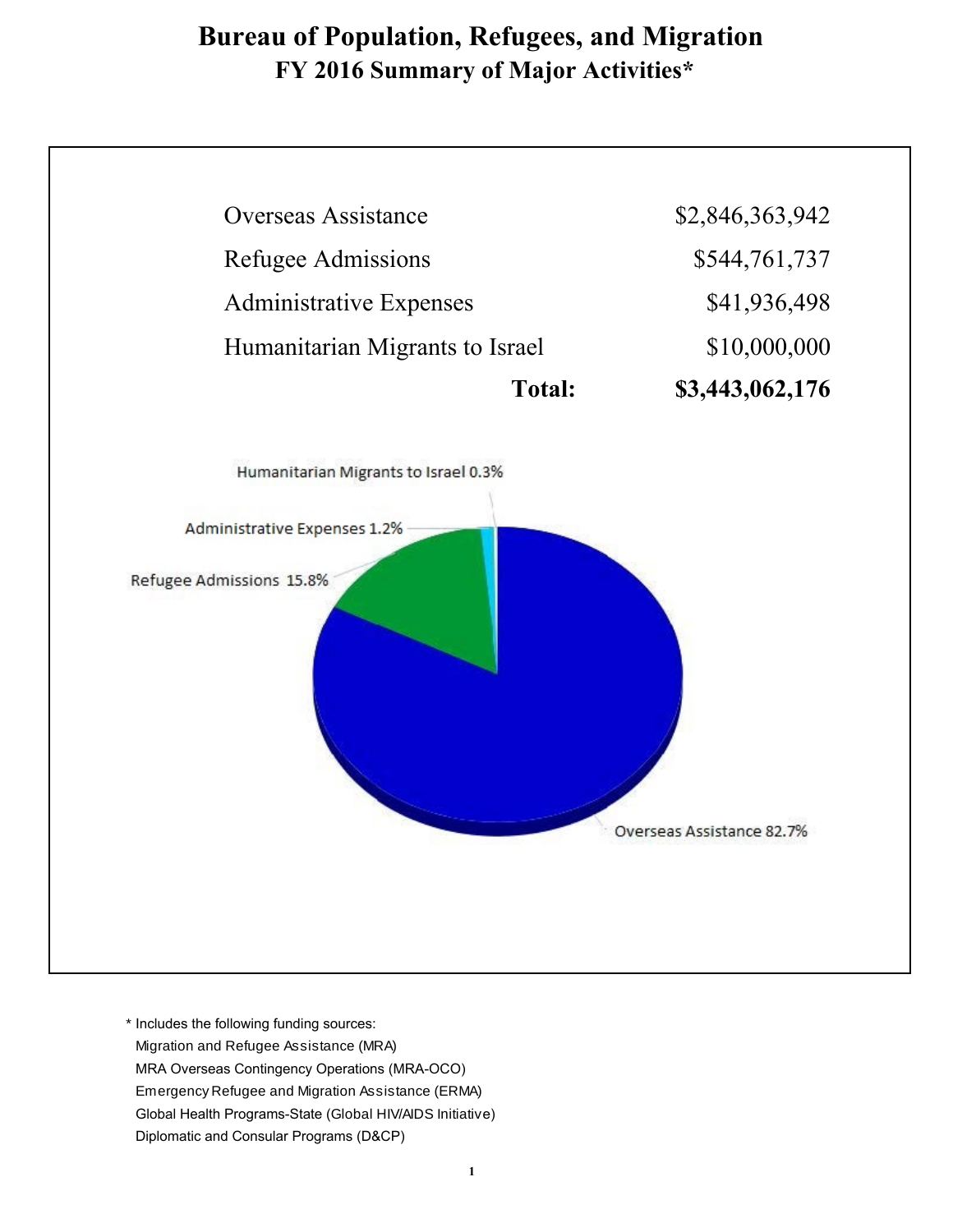#### **Bureau of Population, Refugees, and Migration FY 2016 Summary of Major Activities Overseas Assistance**

| <b>Overseas Assistance</b>        |       |                 |  |  |
|-----------------------------------|-------|-----------------|--|--|
| <b>UNHCR</b>                      | 52.2% | \$1,485,767,996 |  |  |
| <b>ICRC</b>                       | 14.7% | \$418,810,000   |  |  |
| <b>UNRWA</b>                      | 12.6% | \$359,498,574   |  |  |
| <b>UNICEF</b>                     | 6.1%  | \$174,884,055   |  |  |
| IOM                               | 3.6%  | \$103,031,710   |  |  |
| <b>UNFPA</b>                      | 0.7%  | \$19,706,486    |  |  |
| <b>WFP</b>                        | 0.5%  | \$15,497,153    |  |  |
| <b>IFRC</b>                       | 0.1%  | \$3,462,808     |  |  |
| <b>ILO</b>                        | 0.1%  | \$2,500,000     |  |  |
| <b>OCHA</b>                       | 0.0%  | \$1,400,000     |  |  |
| <b>WHO</b>                        | 0.0%  | \$1,000,000     |  |  |
| <b>Sub Total:</b>                 |       | \$2,585,558,782 |  |  |
| Non-Governmental Organizations    | 8.9%  | \$254,222,249   |  |  |
| Intra US Government/Other         | 0.2%  | \$6,582,910     |  |  |
| <b>Overseas Assistance Total:</b> |       | \$2,846,363,942 |  |  |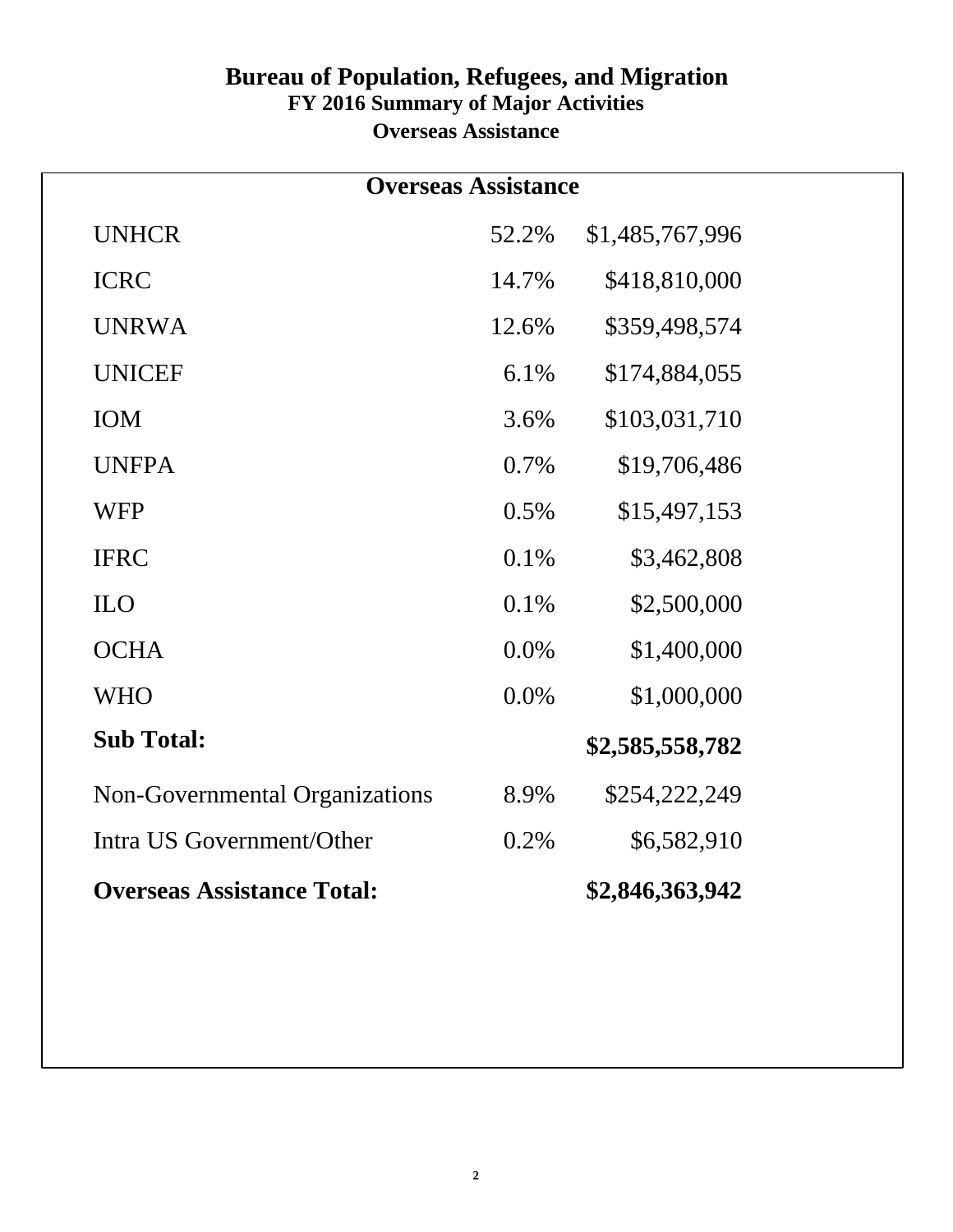#### **Bureau of Population, Refugees, and Migration FY 2016 Summary of Major Activities Overseas Assistance**

|                              | <b>Total:</b> |          | \$2,846,363,942 |
|------------------------------|---------------|----------|-----------------|
| Migration                    |               | $1.2\%$  | \$33,398,688    |
| Western Hemisphere           |               | $2.4\%$  | \$66,998,842    |
| East Asia                    |               | 2.7%     | \$76,240,265    |
| Europe                       |               | $3.0\%$  | \$85,395,272    |
| South Asia                   |               | 4.4%     | \$124,891,286   |
| <b>Protection Priorities</b> |               | 11.5%    | \$326,146,904   |
| Africa                       |               | 27.3%    | \$776,975,530   |
| Near East                    |               | $47.7\%$ | \$1,356,317,155 |
|                              |               |          |                 |

Migration, 1.2% Western Hemisphere, 2.4% East Asia, 2.7%. Europe, 3.0% South Asia, 4.4% Protection Priorities, 11.5%-Near East, 47.7% Africa, 27.3%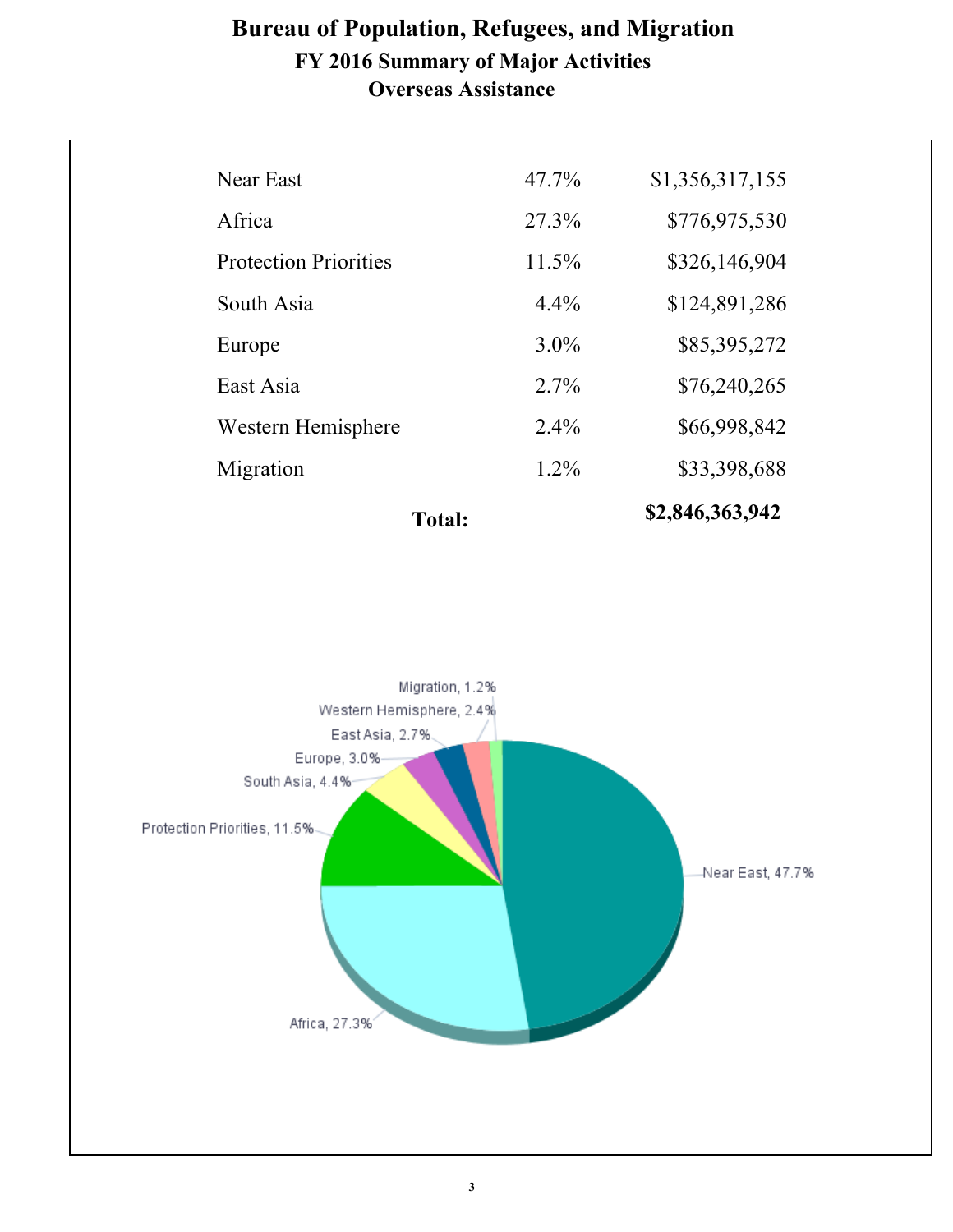## **Overseas Assistance Bureau of Population, Refugees, and Migration FY 2016 Summary of Major Activities**

| <b>UNHCR</b>          | 52.2%    | \$1,485,767,996 |
|-----------------------|----------|-----------------|
| <b>ICRC</b>           | $14.7\%$ | \$418,810,000   |
| <b>UNRWA</b>          | $12.6\%$ | \$359,498,574   |
| Other IO <sub>s</sub> | $11.3\%$ | \$321,482,212   |
| NGO <sub>s</sub>      | $8.9\%$  | \$254,222,249   |
| Intra US Govt/Other   | $0.2\%$  | \$6,582,910     |
|                       |          |                 |





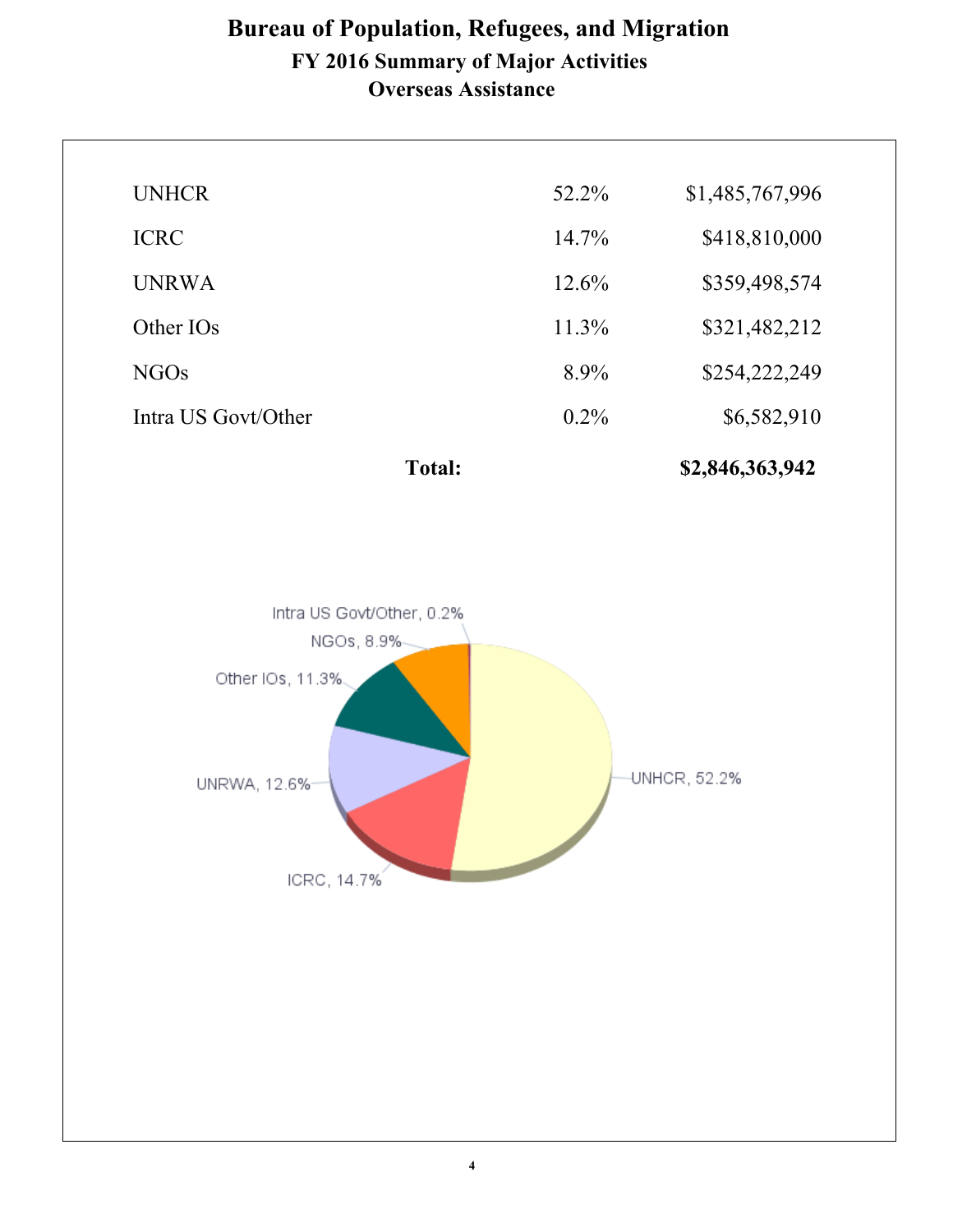#### **Bureau of Population, Refugees, and Migration FY 2016 Summary of Major Activities Refugee Admissions**

| <b>Refugee Admissions</b>        |               |
|----------------------------------|---------------|
| Reception & Placement            | \$227,636,918 |
| Processing                       | \$176,735,642 |
| Transportation                   | \$140,389,177 |
| <b>Refugee Admissions Total:</b> | \$544,761,737 |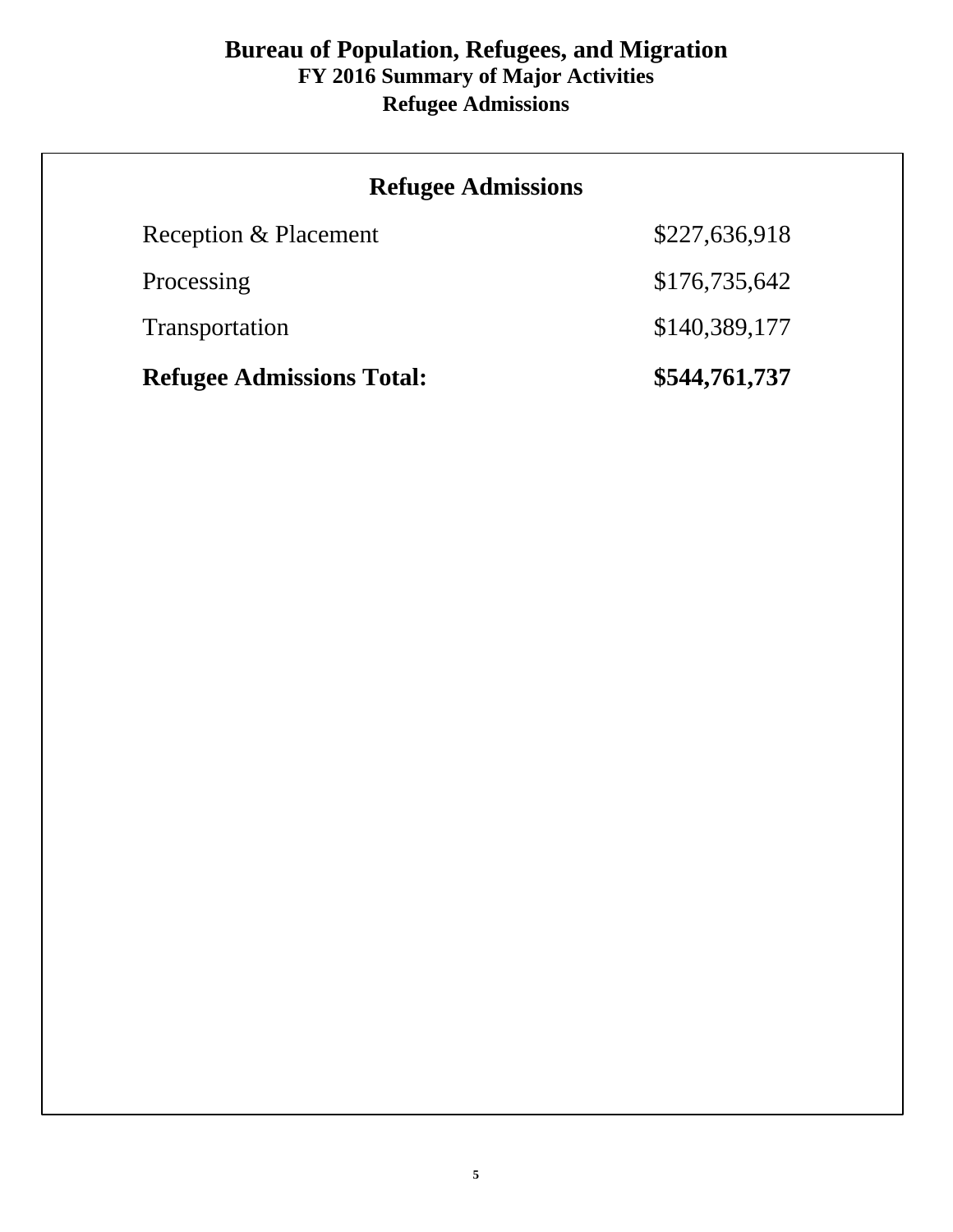# **Bureau of Population, Refugees, and Migration FY 2016 Summary of Major Activities UNHCR**

| <b>Overseas Assistance</b>        |                 |
|-----------------------------------|-----------------|
| Near East                         | \$547,773,978   |
| Africa                            | \$533,191,397   |
| <b>Protection Priorities</b>      | \$233,728,584   |
| South Asia                        | \$70,574,037    |
| Europe                            | \$46,900,000    |
| East Asia                         | \$28,900,000    |
| Western Hemisphere                | \$24,700,000    |
| <b>Overseas Assistance Total:</b> | \$1,485,767,996 |
| <b>Admissions</b>                 | \$22,300,000    |
| <b>Grand Total:</b>               | \$1,508,067,996 |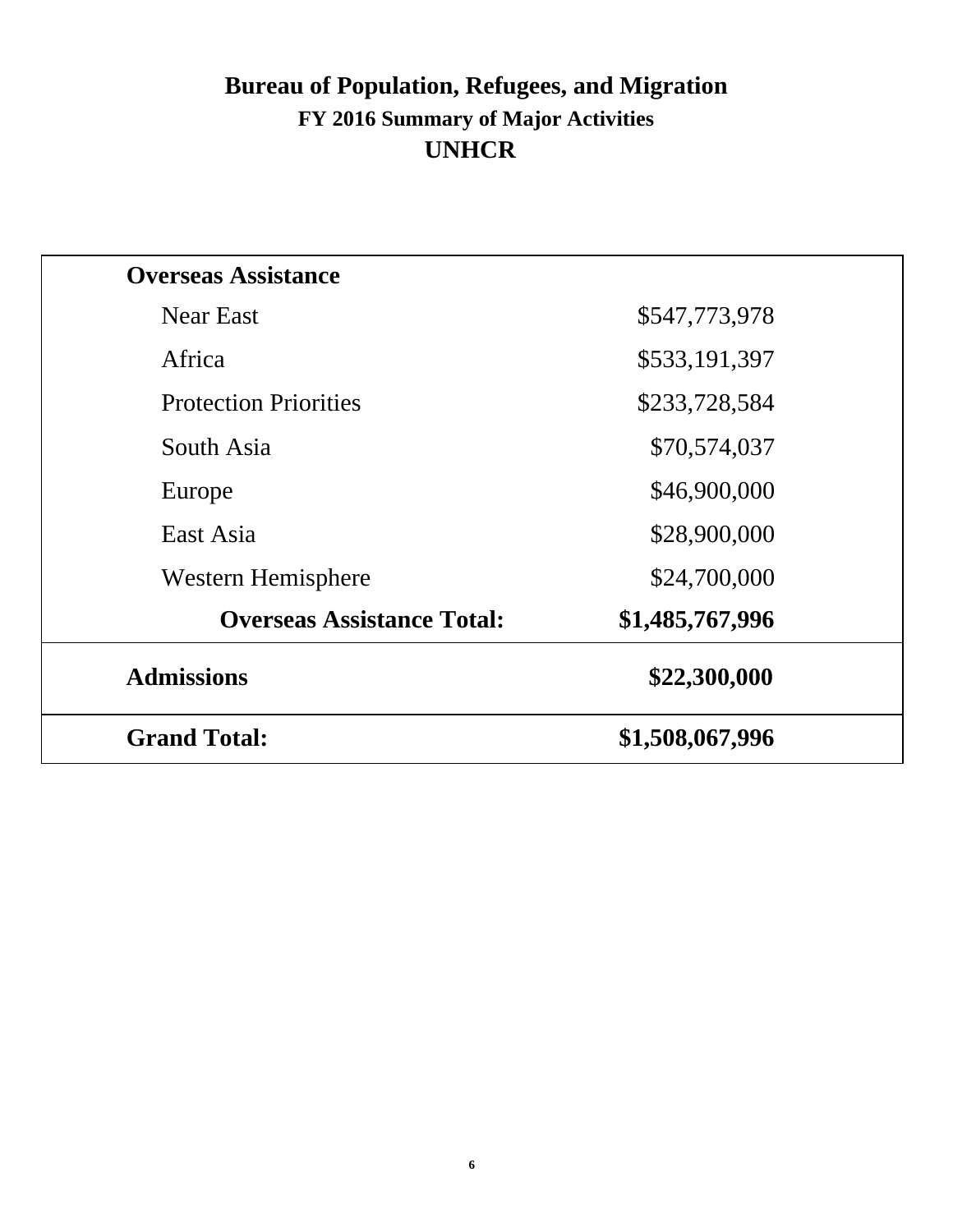# **Bureau of Population, Refugees, and Migration FY 2016 Summary of Major Activities ICRC**

| <b>Overseas Assistance</b>   |               |
|------------------------------|---------------|
| Africa                       | \$144,250,000 |
| <b>Near East</b>             | \$128,360,000 |
| <b>Protection Priorities</b> | \$38,005,537  |
| South Asia                   | \$35,500,000  |
| Europe                       | \$31,494,463  |
| East Asia                    | \$22,600,000  |
| Western Hemisphere           | \$18,600,000  |
| <b>Grand Total:</b>          | \$418,810,000 |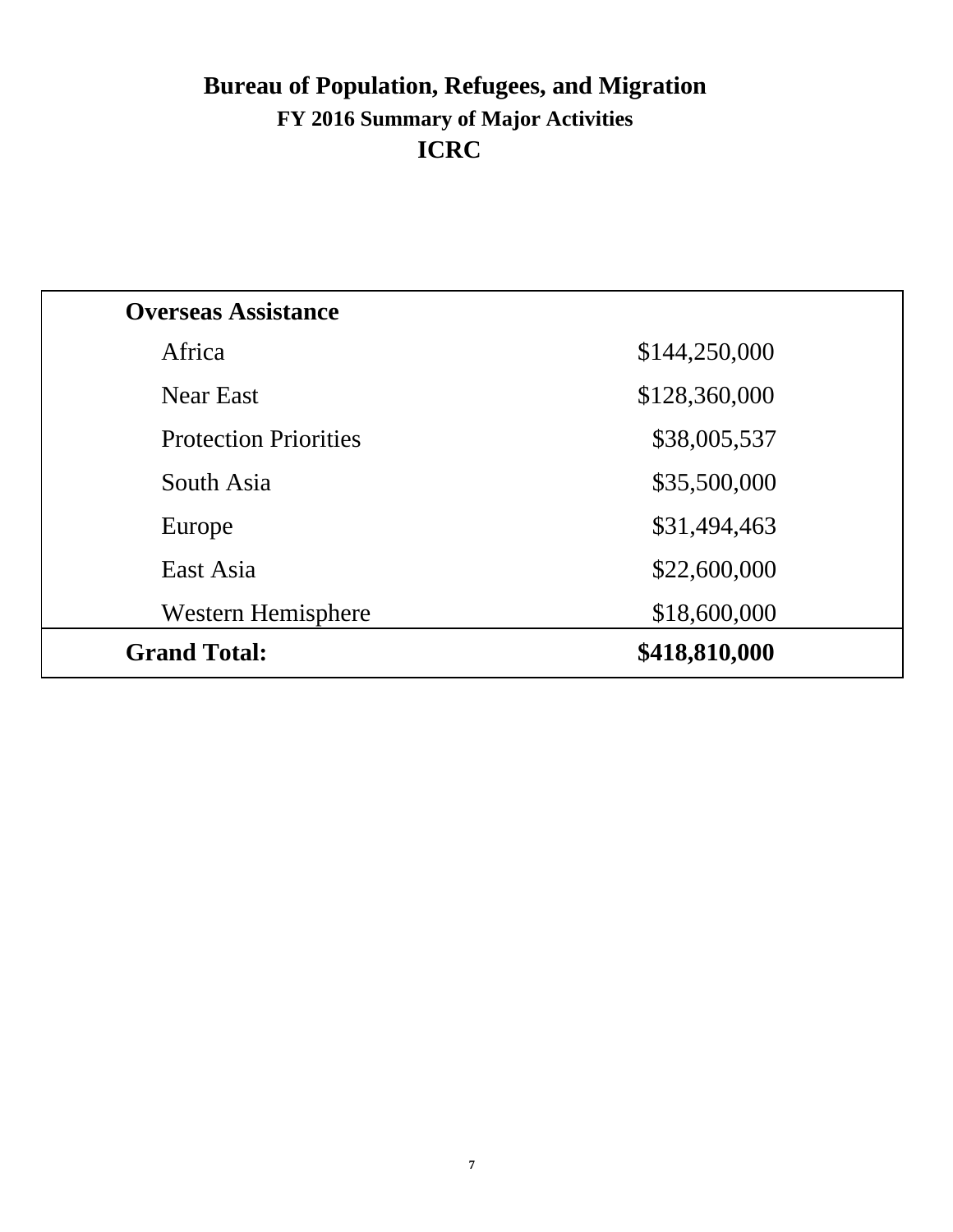# **Bureau of Population, Refugees, and Migration FY 2016 Summary of Major Activities UNRWA**

| <b>Overseas Assistance</b>                  |               |
|---------------------------------------------|---------------|
| <b>General Fund</b>                         | \$160,000,000 |
| Emergency Appeals, of which:                |               |
| West Bank and Gaza                          | \$95,000,000  |
| Syria Emergency                             | \$103,520,747 |
| Safe from the Start (Protection Priorities) | \$977,827     |
| <b>Grand Total:</b>                         | \$359,498,574 |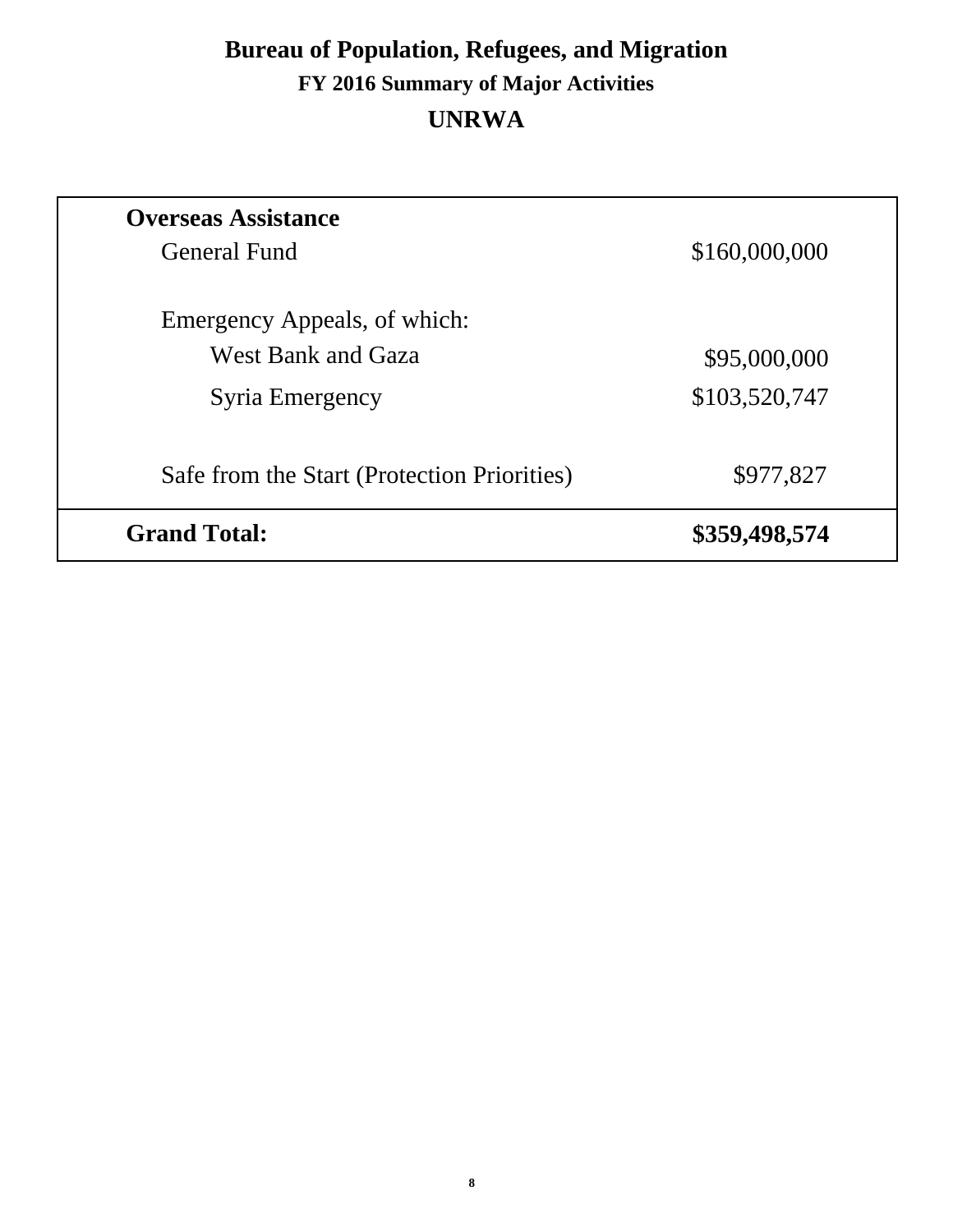## **Bureau of Population, Refugees, and Migration FY 2016 Summary of Major Activities UNICEF**

| <b>Overseas Assistance</b>   |               |
|------------------------------|---------------|
| Near East                    | \$171,950,000 |
| <b>Protection Priorities</b> | \$1,674,432   |
| Africa                       | \$1,259,623   |
| <b>Grand Total:</b>          | \$174,884,055 |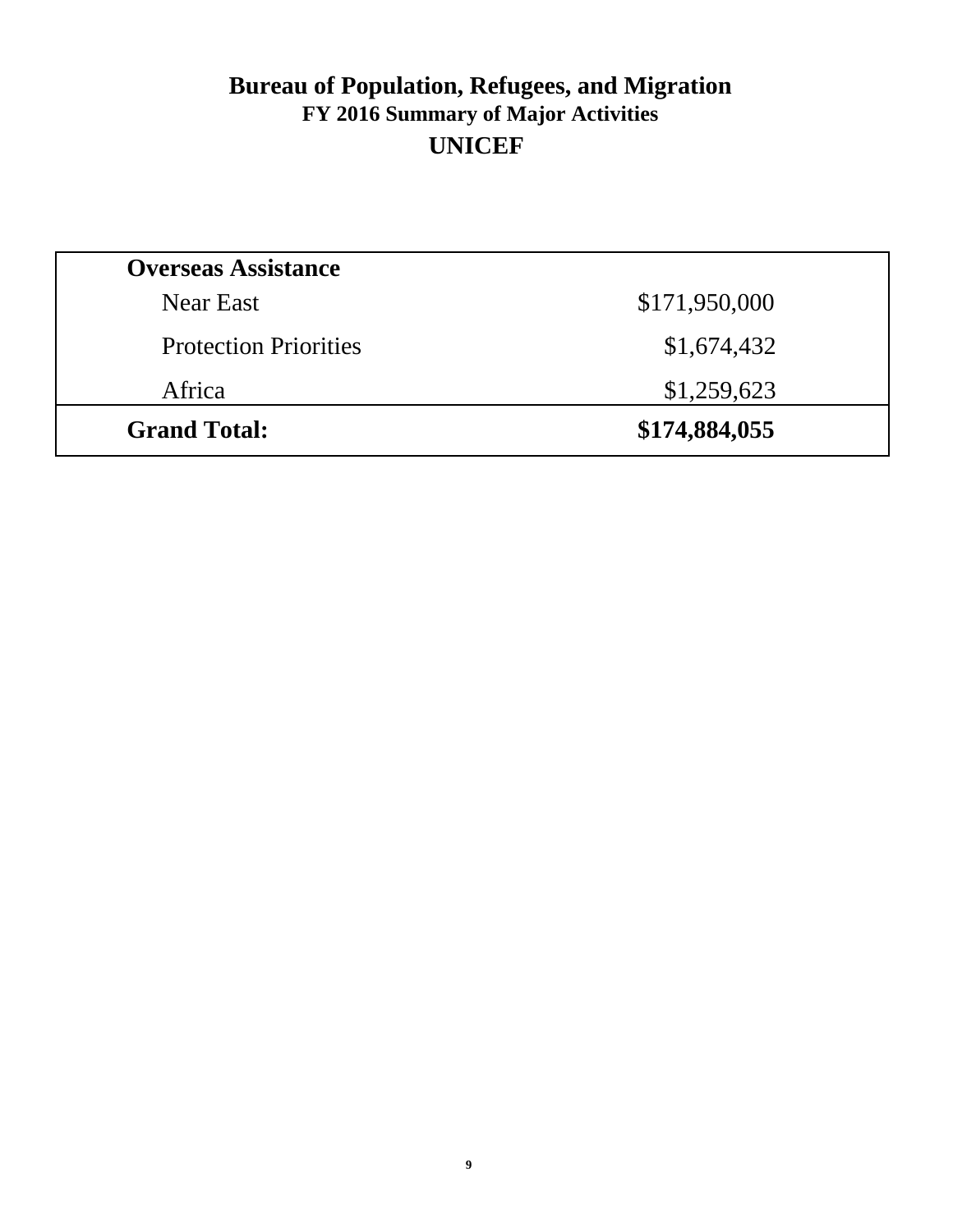## **Bureau of Population, Refugees, and Migration FY 2016 Summary of Major Activities IOM**

| <b>Overseas Assistance</b>        |               |
|-----------------------------------|---------------|
| <b>Near East</b>                  | \$38,050,000  |
| Migration                         | \$33,398,688  |
| <b>Protection Priorities</b>      | \$18,071,895  |
| East Asia                         | \$6,550,000   |
| Europe                            | \$3,000,000   |
| Western Hemisphere                | \$2,434,876   |
| South Asia                        | \$1,526,251   |
| <b>Overseas Assistance Total:</b> | \$103,031,710 |
| <b>Admissions</b>                 | \$221,050,000 |
| <b>Grand Total:</b>               | \$324,081,710 |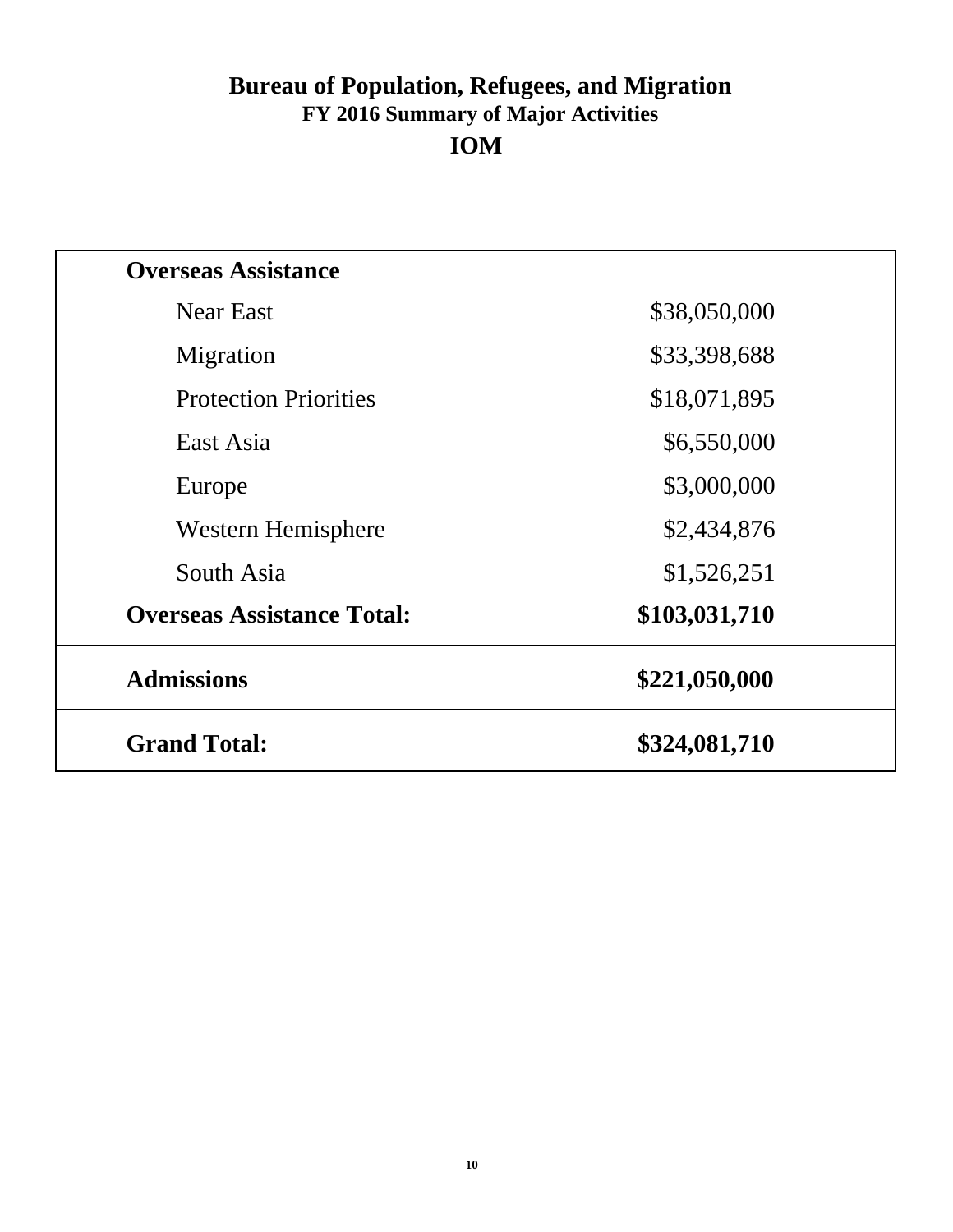## **Bureau of Population, Refugees, and Migration FY 2016 Summary of Major Activities UNFPA**

| <b>Overseas Assistance</b>   |              |
|------------------------------|--------------|
| Near East                    | \$12,024,316 |
| <b>Protection Priorities</b> | \$6,411,166  |
| Africa                       | \$971,004    |
| Europe                       | \$300,000    |
| <b>Grand Total:</b>          | \$19,706,486 |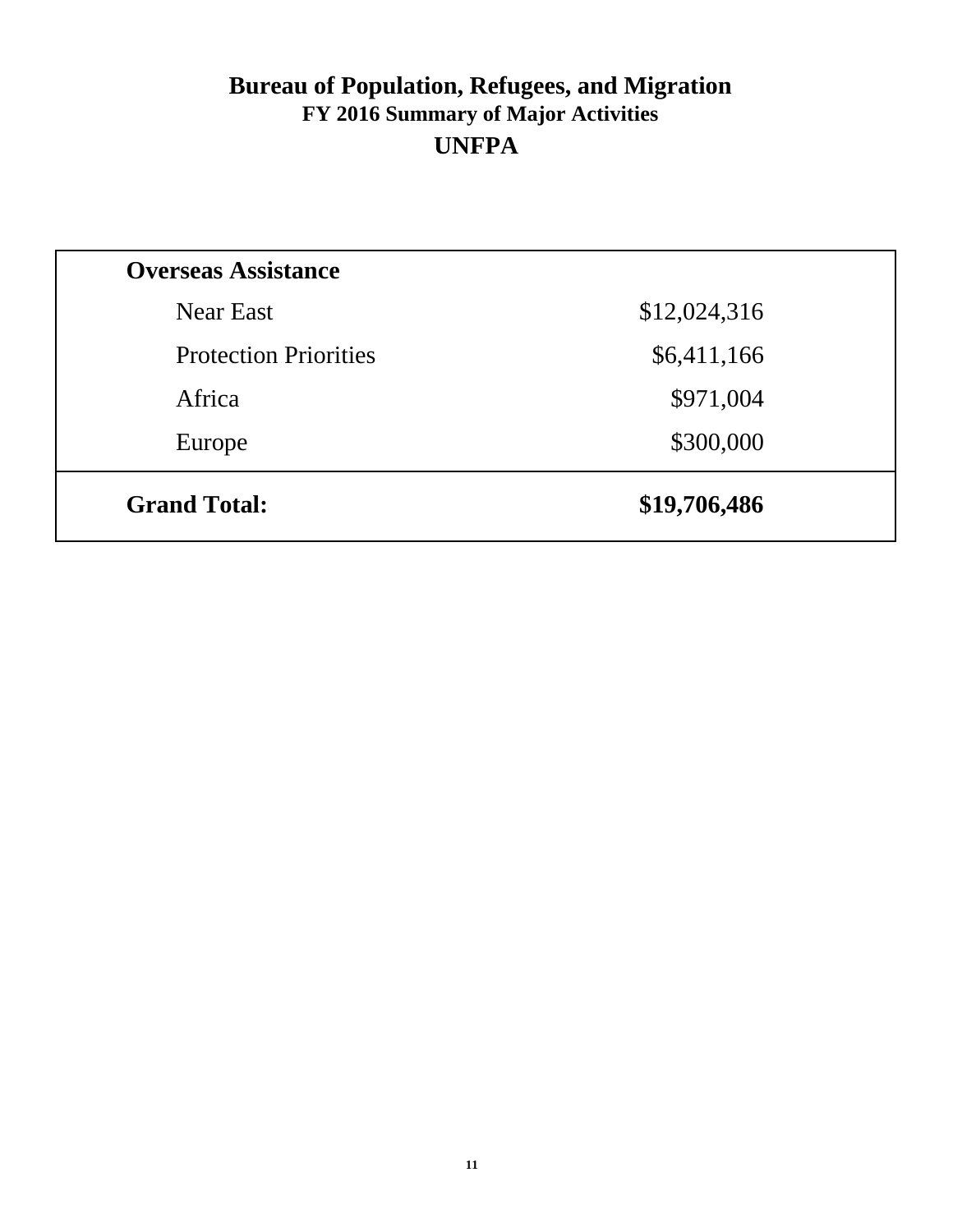### **Bureau of Population, Refugees, and Migration FY 2016 Summary of Major Activities WFP**

| <b>Grand Total:</b>          | \$15,497,153 |
|------------------------------|--------------|
| <b>Protection Priorities</b> | \$4,597,153  |
| Africa                       | \$10,900,000 |
| <b>Overseas Assistance</b>   |              |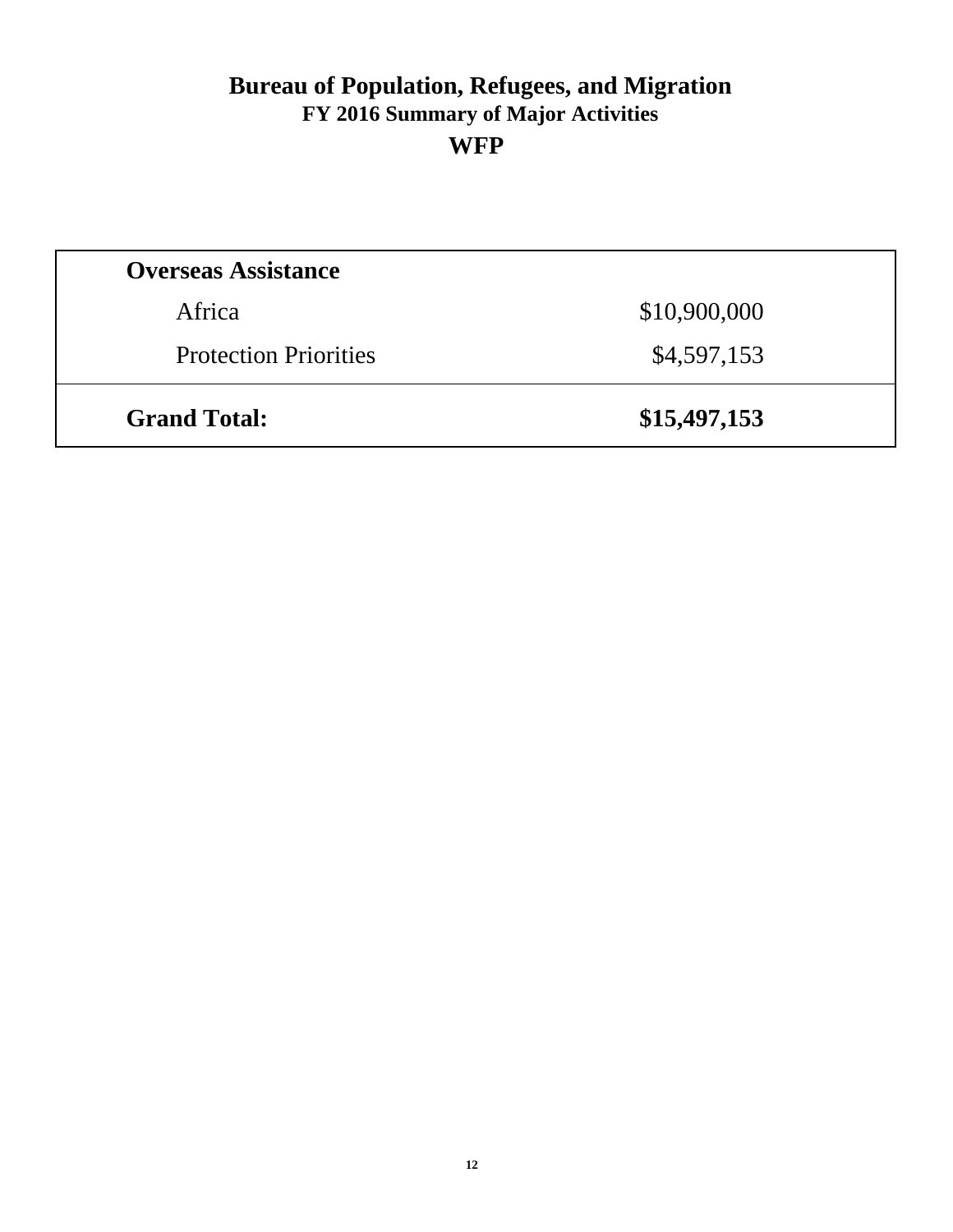# **Bureau of Population, Refugees, and Migration FY 2016 Summary of Major Activities IFRC**

| <b>Grand Total:</b>          | \$3,462,808 |  |
|------------------------------|-------------|--|
| Europe                       | \$550,000   |  |
| Africa                       | \$1,216,247 |  |
| <b>Protection Priorities</b> | \$1,696,561 |  |
| <b>Overseas Assistance</b>   |             |  |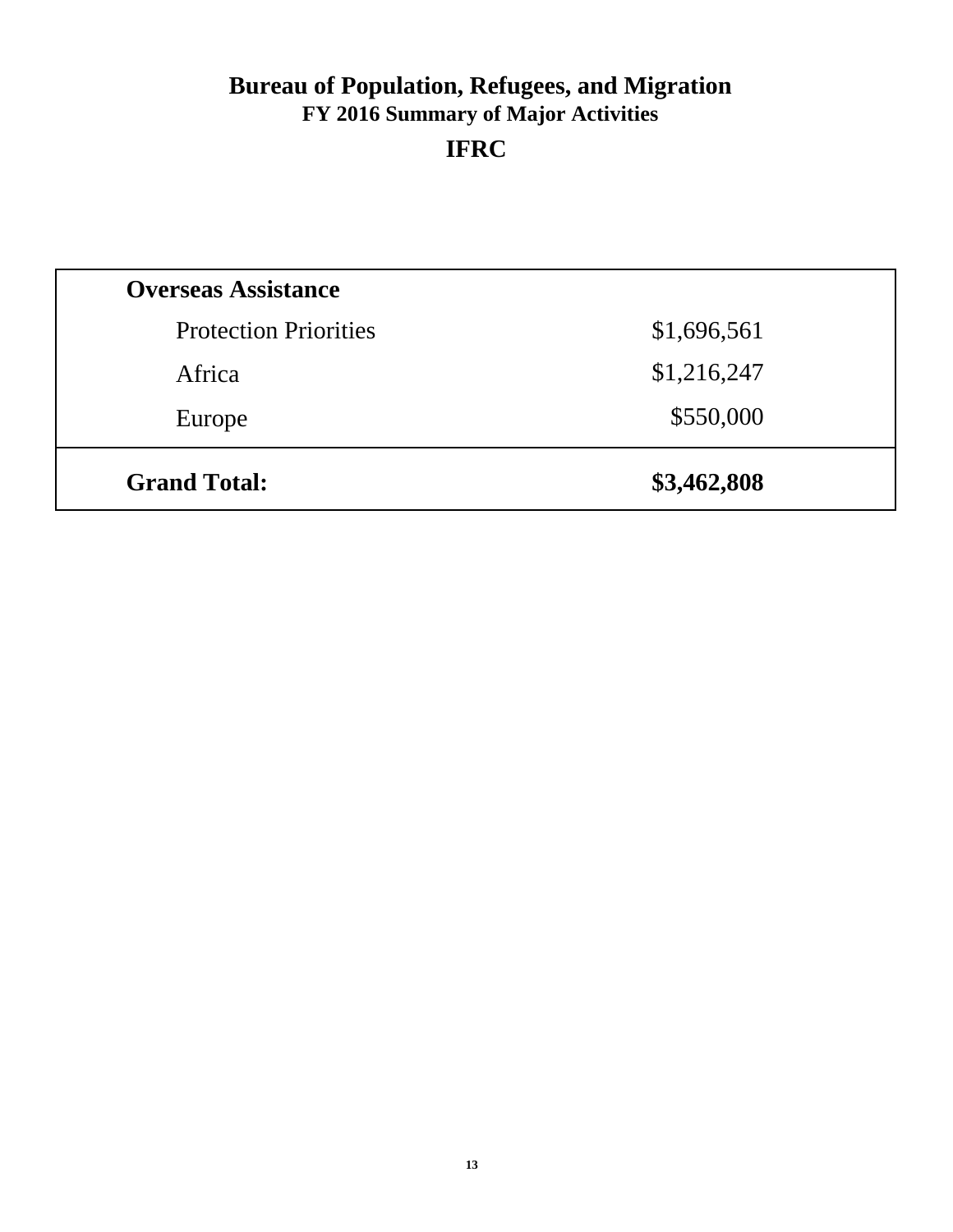## **Bureau of Population, Refugees, and Migration FY 2016 Summary of Major Activities ILO**

| <b>Overseas Assistance</b> |             |
|----------------------------|-------------|
| Near East                  | \$2,500,000 |
| <b>Grand Total:</b>        | \$2,500,000 |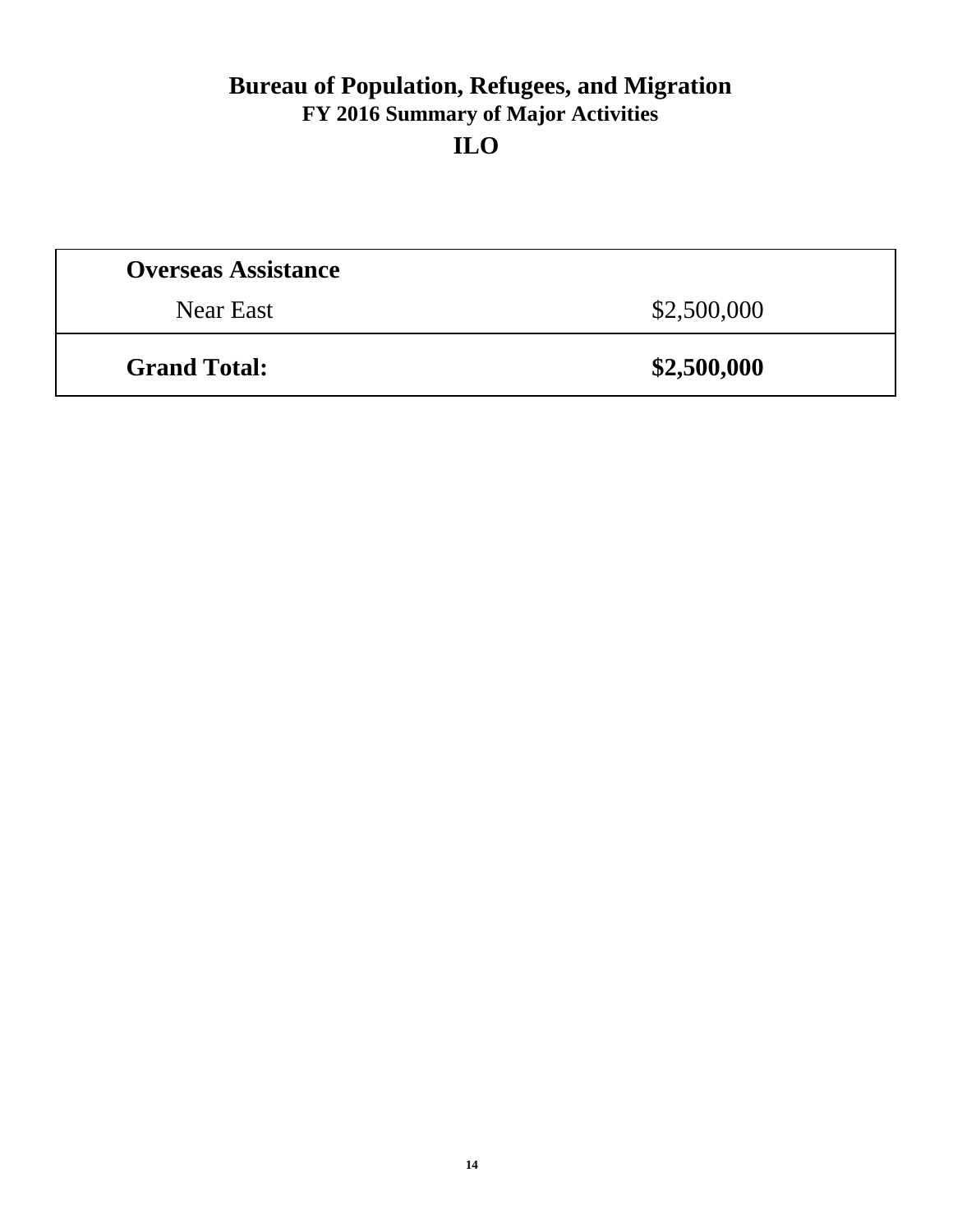## **Bureau of Population, Refugees, and Migration FY 2016 Summary of Major Activities OCHA**

| <b>Overseas Assistance</b>   |             |
|------------------------------|-------------|
| <b>Protection Priorities</b> | \$1,400,000 |
| <b>Grand Total:</b>          | \$1,400,000 |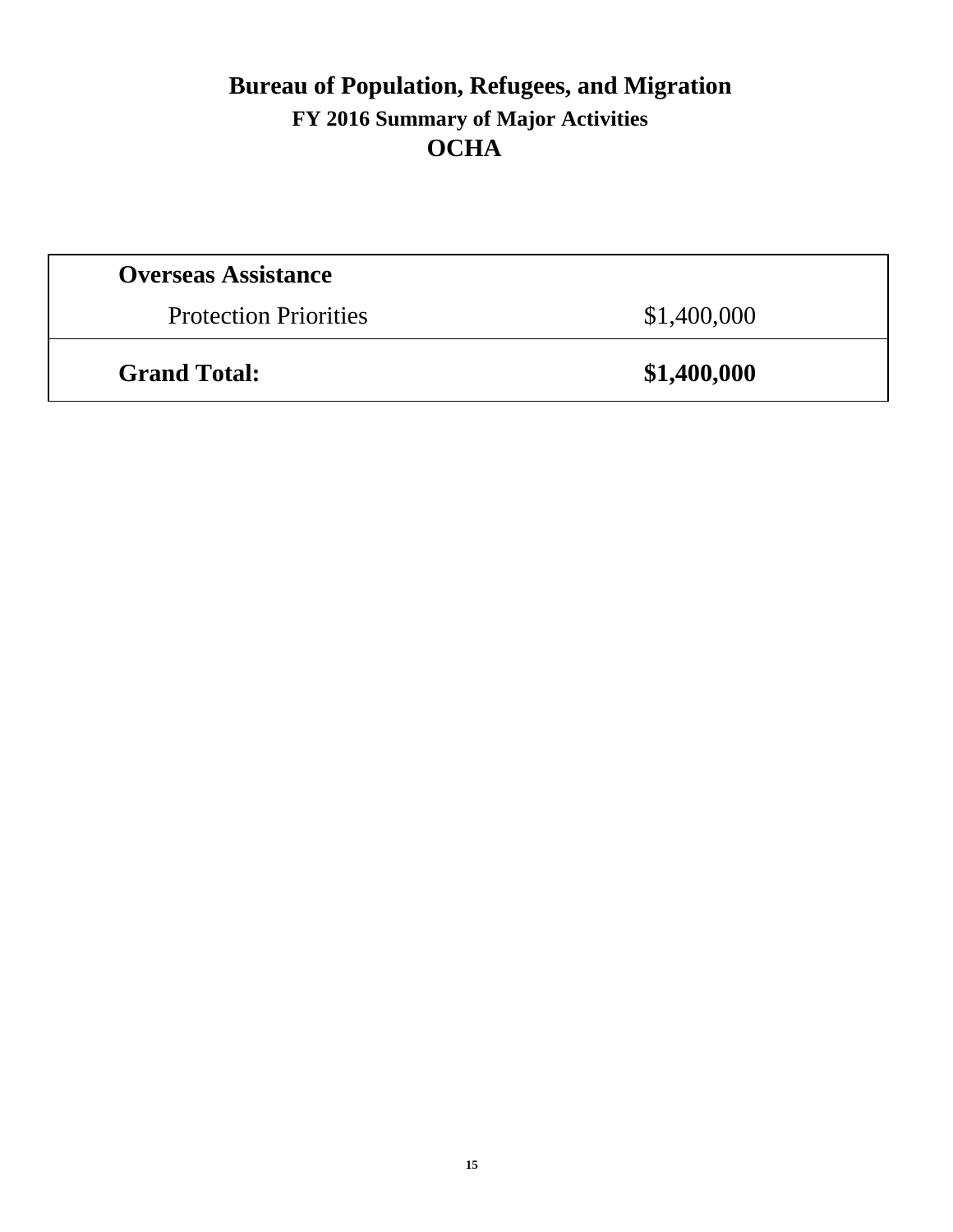## **Bureau of Population, Refugees, and Migration FY 2016 Summary of Major Activities WHO**

| <b>Overseas Assistance</b> |             |
|----------------------------|-------------|
| Near East                  | \$1,000,000 |
| <b>Grand Total:</b>        | \$1,000,000 |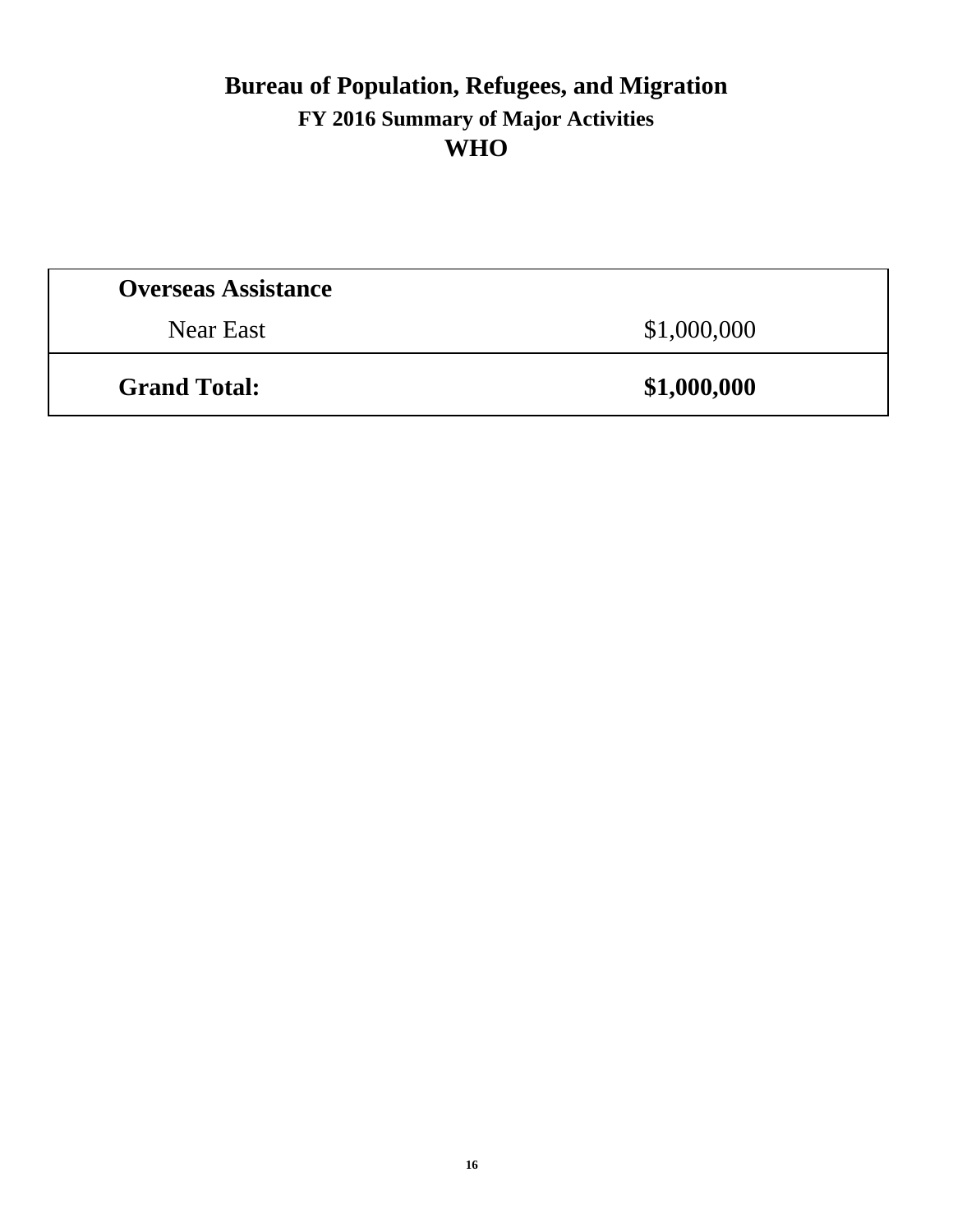#### **Bureau of Population, Refugees, and Migration FY 2016 Summary of Major Activities - NGOs by Region Overseas Assistance**

| Organization                                                               | Total        | <b>Region</b> |              |               |              |             |                |             |
|----------------------------------------------------------------------------|--------------|---------------|--------------|---------------|--------------|-------------|----------------|-------------|
|                                                                            |              | Africa        | East Asia    | <b>Europe</b> | N East       | $\bf PP$    | ${\bf S}$ Asia | W. Hemis    |
| <b>Action Against Hunger</b>                                               | \$1,700,000  | \$1,700,000   |              |               |              |             |                |             |
| <b>Action Contre La Faim</b>                                               | \$235,261    | \$235,261     |              |               |              |             |                |             |
| Adonis Musati Project                                                      | \$124,959    | \$124,959     |              |               |              |             |                |             |
| Africa Humanitarian Action                                                 | \$1,820,403  | \$1,620,403   |              |               |              | \$200,000   |                |             |
| Agency for Refugee Education, Skills Training<br>and Advocacy              | \$250,000    | \$250,000     |              |               |              |             |                |             |
| Agency for Technical Cooperation and Development                           | \$3,309,296  | \$3,100,000   |              |               |              | \$209,296   |                |             |
| American Bar Association Fund for Justice<br>and Education                 | \$1,792,876  |               |              | \$200,000     | \$1,592,876  |             |                |             |
| American Refugee Committee                                                 | \$8,170,542  | \$4,287,351   | \$2,655,252  |               |              | \$271,452   | \$956,487      |             |
| Association for Solidarity with Asylum Seekers<br>and Migrants             | \$1,200,000  |               |              |               | \$1,200,000  |             |                |             |
| <b>Asylum Access</b>                                                       | \$1,586,915  |               | \$319,997    |               |              |             |                | \$1,266,918 |
| <b>AVSI</b> Foundation                                                     | \$597,391    | \$597,391     |              |               |              |             |                |             |
| <b>Buddhist Tzu Chi Foundation</b>                                         | \$439,682    |               | \$439,682    |               |              |             |                |             |
| Caritas Jordan                                                             | \$2,200,000  |               |              |               | \$2,200,000  |             |                |             |
| Caritas Lebanon Migrant Center                                             | \$1,325,720  |               |              |               | \$1,325,720  |             |                |             |
| <b>Catholic Relief Services</b>                                            | \$11,581,322 | \$1,749,617   |              | \$1,100,000   | \$5,298,472  | \$224,517   | \$1,323,131    | \$1,885,585 |
| Center for Victims of Torture                                              | \$8,084,934  | \$3,362,816   |              |               | \$4,722,118  |             |                |             |
| Church World Service                                                       | \$1,199,948  | \$749,952     | \$449,996    |               |              |             |                |             |
| Comitato Internazionale Per Lo Sviluppo Dei Popoli                         | \$675,000    | \$675,000     |              |               |              |             |                |             |
| Community World Service Asia                                               | \$412,222    |               |              |               |              |             | \$412,222      |             |
| Concern Worldwide U.S.A, Inc                                               | \$1,399,253  |               |              |               | \$1,399,253  |             |                |             |
| Cooperative for Assistance and Relief Everywhere                           | \$5,126,918  | \$156,390     |              |               | \$4,970,528  |             |                |             |
| Coordination of Rehabilitation and Development<br>Services for Afghanistan | \$1,478,210  |               |              |               |              |             | \$1,478,210    |             |
| Danchurchaid                                                               | \$399,977    | \$399,977     |              |               |              |             |                |             |
| Danish Refugee Council                                                     | \$11,973,603 | \$2,872,475   |              | \$798,439     | \$7,226,857  | \$1,075,832 |                |             |
| FilmAid International                                                      | \$1,250,000  | \$1,250,000   |              |               |              |             |                |             |
| Food for the Hungry, Inc                                                   | \$590,835    | \$590,835     |              |               |              |             |                |             |
| Georgia Committee On Relief                                                | \$200,000    |               |              | \$200,000     |              |             |                |             |
| <b>Global Communities</b>                                                  | \$2,200,000  |               |              |               |              |             |                | \$2,200,000 |
| GOAL                                                                       | \$2,182,600  | \$1,000,000   |              |               | \$1,182,600  |             |                |             |
| Handicap International                                                     | \$4,661,928  | \$2,650,000   | \$511,928    |               | \$1,500,000  |             |                |             |
| Health Equity Initiatives                                                  | \$424,306    |               | \$424,306    |               |              |             |                |             |
| Heartland Alliance for Human Needs & Human Rights                          | \$211,578    |               |              |               |              |             |                | \$211,578   |
| Hebrew Immigrant Aid Society                                               | \$6,241,576  | \$174,920     |              |               |              | \$1,225,000 |                | \$4,841,656 |
| HelpAge International                                                      | \$1,032,012  | \$844,370     |              |               |              | \$187,642   |                |             |
| Heshima Kenya, Inc                                                         | \$1,043,200  |               |              |               |              | \$1,043,200 |                |             |
| Humanitarian Openstreetmap Team United States, Inc.                        | \$426,822    |               |              |               |              | \$426,822   |                |             |
| InterAction                                                                | \$169,342    |               |              |               |              | \$169,342   |                |             |
| <b>International Catholic Migration Commission</b>                         | \$3,244,665  |               |              |               | \$2,300,000  | \$500,000   | \$444,665      |             |
| <b>International Council of Voluntary Agencies</b>                         | \$200,000    |               |              |               |              | \$200,000   |                |             |
| <b>International Medical Corps</b>                                         | \$23,387,890 | \$7,331,217   |              |               | \$13,426,274 | \$1,531,214 | \$1,099,185    |             |
| <b>International Orthodox Christian Charities</b>                          | \$2,200,000  |               |              |               | \$2,200,000  |             |                |             |
| <b>International Relief znd Development</b>                                | \$4,270,000  |               |              |               | \$2,370,000  |             |                | \$1,900,000 |
| <b>International Rescue Committee</b>                                      | \$39,706,491 | \$12,169,941  | \$12,589,047 |               | \$10,237,329 | \$2,844,000 | \$1,866,174    |             |
| <b>Internews Network</b>                                                   | \$1,241,502  | \$1,241,502   |              |               |              |             |                |             |
| Intersos                                                                   | \$500,000    | \$500,000     |              |               |              |             |                |             |
| Jesuit Refugee Service U.S.A.                                              | \$2,286,065  | \$1,889,182   | \$350,967    |               |              | \$45,916    |                |             |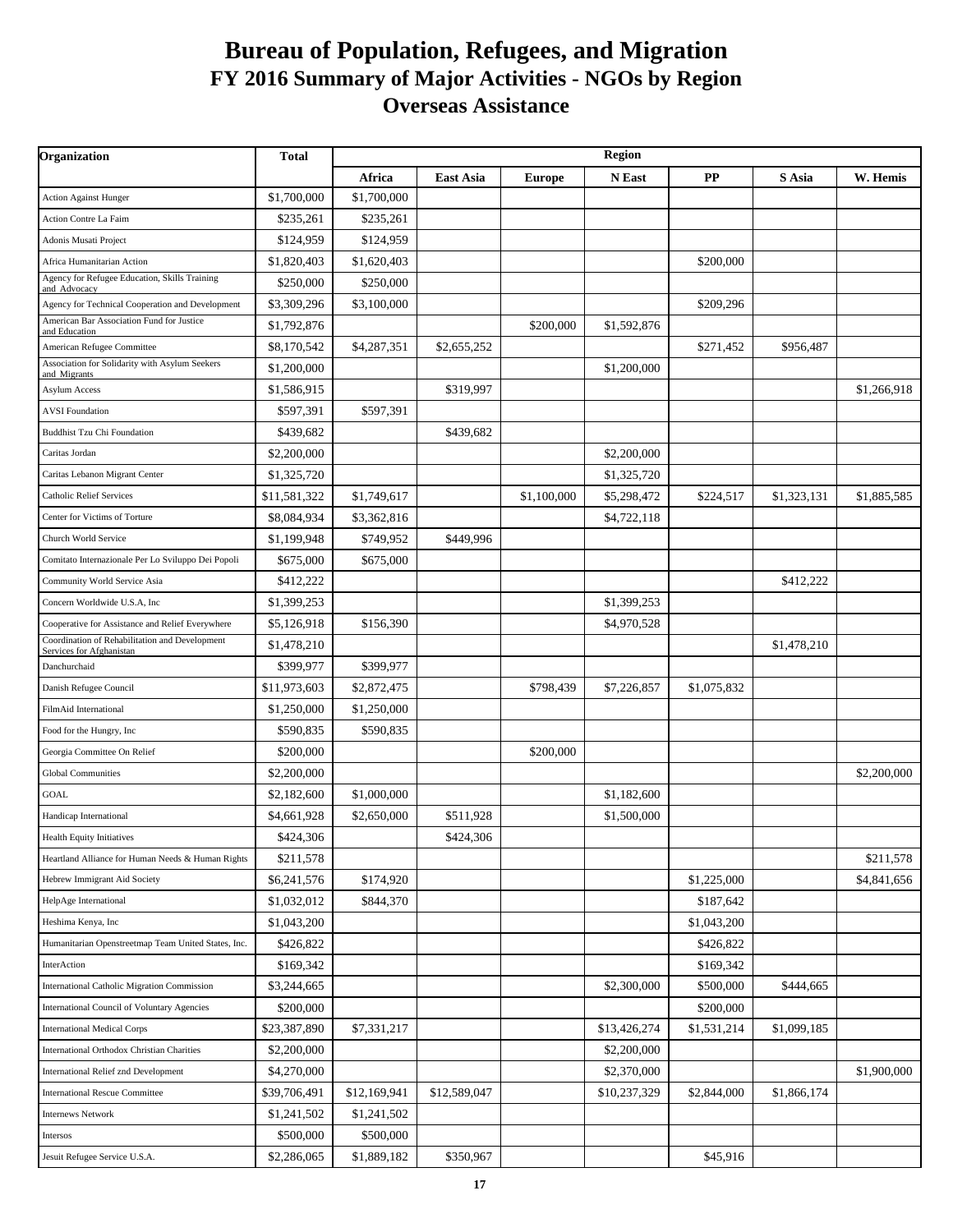#### **Bureau of Population, Refugees, and Migration FY 2016 Summary of Major Activities - NGOs by Region Overseas Assistance**

| Organization                                                   | <b>Total</b>  | <b>Region</b> |                  |               |              |              |              |              |
|----------------------------------------------------------------|---------------|---------------|------------------|---------------|--------------|--------------|--------------|--------------|
|                                                                |               | Africa        | <b>East Asia</b> | <b>Europe</b> | N East       | PP           | S Asia       | W. Hemis     |
| Kumpulan Acts                                                  | \$374,090     |               | \$374,090        |               |              |              |              |              |
| Lutheran World Relief                                          | \$3,590,992   | \$3,590,992   |                  |               |              |              |              |              |
| Medair                                                         | \$1,500,000   | \$1,500,000   |                  |               |              |              |              |              |
| Medical Teams International                                    | \$1,994,572   | \$1,994,572   |                  |               |              |              |              |              |
| Mercy Corps                                                    | \$12,604,227  |               |                  | \$200,000     | \$10,148,747 |              | \$1,255,480  | \$1,000,000  |
| Near East Foundation                                           | \$5,069,231   |               |                  |               | \$5,069,231  |              |              |              |
| Norwegian Refugee Council                                      | \$10,000,000  |               |                  |               | \$8,115,827  | \$684,173    |              | \$1,200,000  |
| Pan American Development Foundation                            | \$1,780,000   |               |                  |               |              |              |              | \$1,780,000  |
| Plan International U.S.A, Inc.                                 | \$799,934     | \$799,934     |                  |               |              |              |              |              |
| Premiere Urgence                                               | \$170,080     |               |                  |               | \$170,080    |              |              |              |
| Premiere Urgence-Aide Medicale Internationale                  | \$4,960,000   | \$2,597,658   |                  |               | \$2,150,000  | \$212,342    |              |              |
| <b>Refugee Education Trust</b>                                 | \$5,451,990   | \$2,161,990   |                  |               |              |              |              | \$3,290,000  |
| Refugee Solidarity Network, Inc.                               | \$678,826     |               |                  |               | \$678,826    |              |              |              |
| <b>Relief International</b>                                    | \$2,860,000   |               |                  |               | \$2,860,000  |              |              |              |
| <b>Salesian Missions</b>                                       | \$339,572     |               |                  |               | \$339,572    |              |              |              |
| Save the Children Federation                                   | \$11,145,913  | \$8,345,551   |                  | \$105,667     | \$2,596,613  | \$98,082     |              |              |
| Scalabrini Centre of Cape Town                                 | \$234,997     | \$234,997     |                  |               |              |              |              |              |
| Search For Common Ground                                       | \$400,000     | \$264,321     |                  |               |              | \$135,679    |              |              |
| Social Impact                                                  | \$1,517,015   |               |                  |               |              | \$1,517,015  |              |              |
| Society for Education, Awareness, Relief & Community<br>Health | \$900,611     |               |                  |               |              |              | \$900,611    |              |
| Society For Human Empowerment & Rural<br>Development           | \$321,655     |               |                  |               |              |              | \$321,655    |              |
| Sonke Gender Justice                                           | \$199,909     | \$199,909     |                  |               |              |              |              |              |
| Terre Des Hommes Foundation                                    | \$1,353,270   | \$1,189,239   |                  |               |              | \$164,031    |              |              |
| The Advocacy Project                                           | \$461,607     |               |                  |               |              | \$461,607    |              |              |
| The Lutheran World Federation                                  | \$6,880,152   | \$6,692,931   |                  |               |              | \$187,221    |              |              |
| The Mentor Initiative                                          | \$1,052,907   | \$1,052,907   |                  |               |              |              |              |              |
| The Tibet Fund                                                 | \$3,120,000   |               |                  |               |              |              | \$3,120,000  |              |
| The Urban Institute                                            | \$199,437     |               |                  |               |              | \$199,437    |              |              |
| Trickle Up, Inc.                                               | \$499,737     |               |                  |               |              | \$499,737    |              |              |
| <b>Urban Refugees</b>                                          | \$241,295     |               |                  |               |              | \$241,295    |              |              |
| War Child Canada                                               | \$3,845,391   |               |                  |               |              | \$914,987    | \$2,930,404  |              |
| Women's Refugee Commission                                     | \$1,286,081   |               |                  |               |              | \$1,286,081  |              |              |
| World Relief Corporation                                       | \$2,246,072   |               |                  |               | \$658,234    | \$1,587,838  |              |              |
| World University Service of Canada                             | \$362,394     | \$362,394     |                  |               |              |              |              |              |
| <b>World Vision</b>                                            | \$1,025,048   | \$625,048     |                  | \$400,000     |              |              |              |              |
| Total:                                                         | \$254,222,249 | \$83,136,002  | \$18,115,265     | \$3,004,106   | \$95,939,157 | \$18,343,758 | \$16,108,224 | \$19,575,737 |